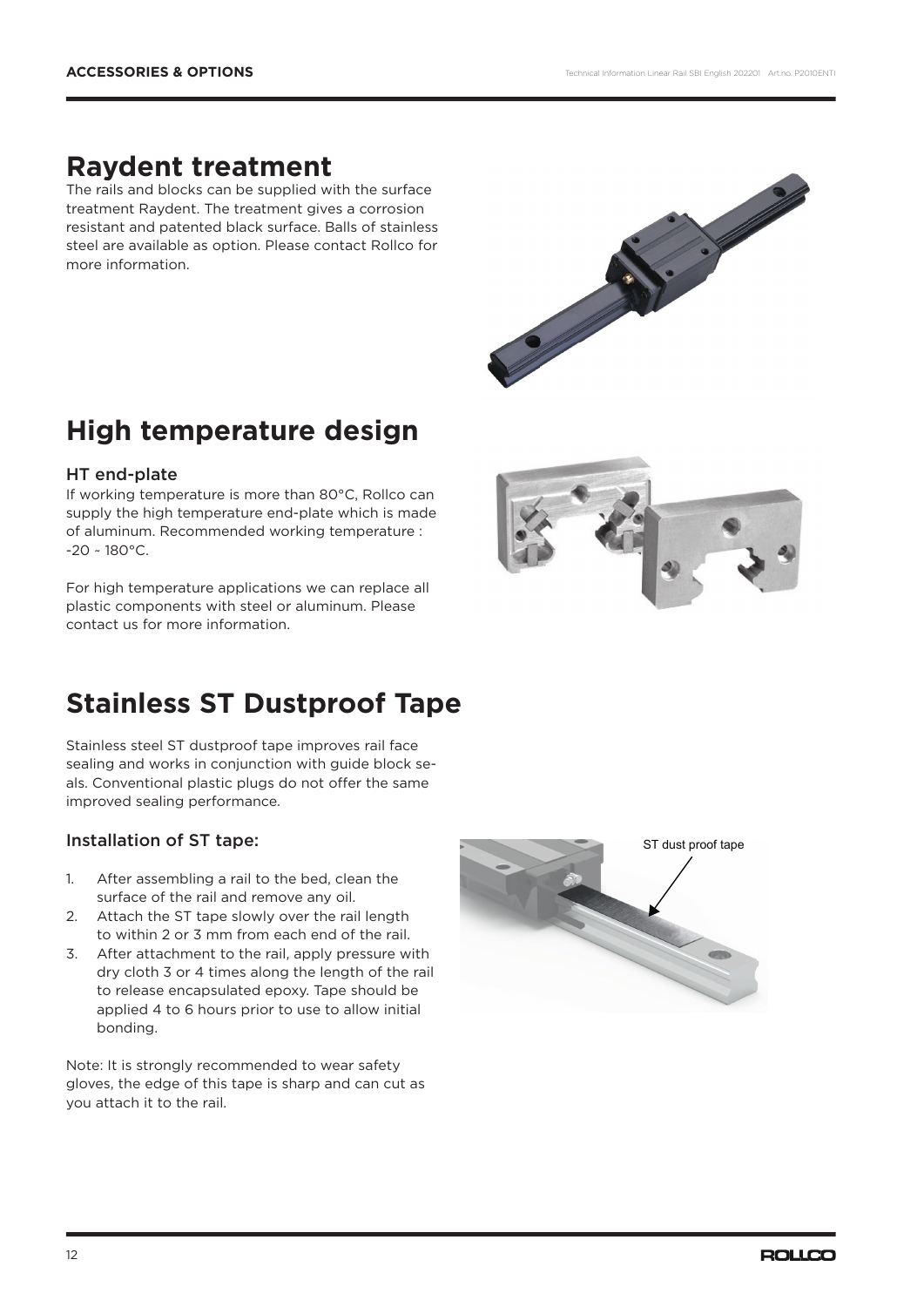## **Hole cap**

Contaminants invade into the bolt holes of the rail and pollute the inside of the bearing. You can use hole caps made from hardened rubber to fill the holes. Hole caps are provided with the rails.

### Hole cap mounting method:

- 4. Bolt the rail on the plate.
- 5. Put the hole cap on the rail mounting hole and place a larger plate on the cap. Then tap it with a hammer.
- 6. Check the hole cap to make sure it is properly seated.



# **Bellows**

For the best protection of the linear rail system, bellows can be used.

Reference: SBI type: SH-DA

Please contact Rollco for more information.



# **High dust-proof and self-lubricant container**

For protecting the linear rail system from fine foreign matter and where the grease feeding is not easy, high dust-proof seal (DF) and self-lubricant container (MF) are available as options. See our website or contact us for further information.

## **MF Container Lifetime Test**

#### Performance test

SBG20SL-1-K1-1500

| <b>Condition</b>     | <b>Heavy</b>       | <b>Medium</b>      | Light              |
|----------------------|--------------------|--------------------|--------------------|
| Load                 | 4900N              | 2500 N             | 1000 N             |
| Velocity             | $20 \text{ m/min}$ | $20 \text{ m/min}$ | $20 \text{ m/min}$ |
| Theoretical lifetime | 600 km             | 1500 km            | $\overline{ }$     |

### Grease feeding:

The MF container may be re-charged by adding grease to hole inside of block with a syringe.

Caution: If MF container is required to use in special working conditions like clean room, please contact Rollco.